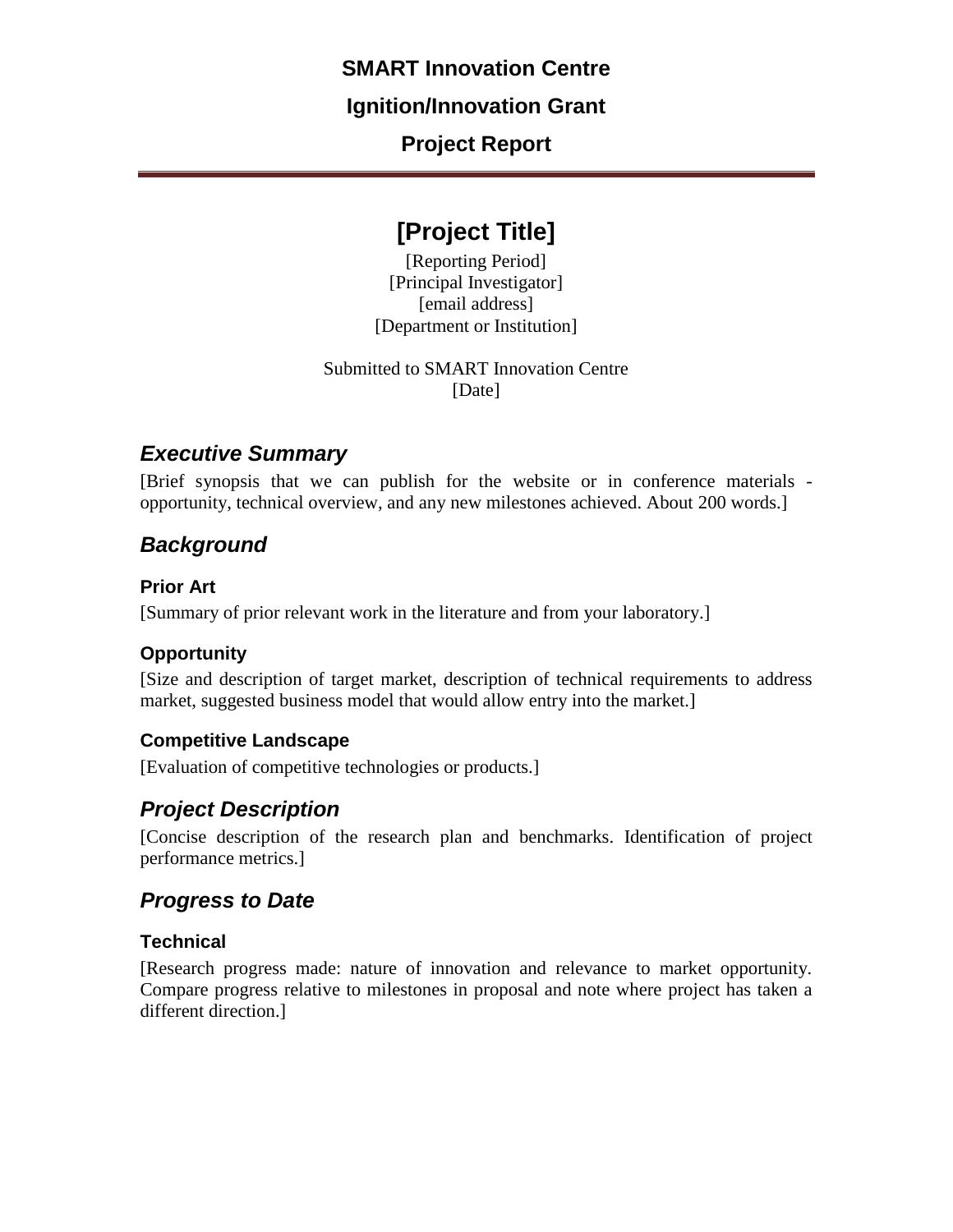### **SMART Innovation Centre**

#### **Ignition/Innovation Grant**

# **Project Report**

#### **Commercialization**

[Commercialization progress: serious contacts (companies, investors), partnerships, new team members, start-ups (begun or planned). Explanation of proposed business model. Description of how Catalyst program helped.]

#### **Budget/Expenditures**

[Attach a financial spreadsheet showing the approved budget and expenditures todate. Indicate any unusual expenses not originally contemplated in the approved budget.]

# *Collaborations and Funding*

[Who is involved (students, post docs, external collaborators, etc.) and co-sponsorship (if any).]

# *Intellectual Property*

[Description of IP status: invention disclosures submitted to SMART IP Coordinator, provisional patents, patent applications, copyrightable materials, and software. Indicate prior IP, new and planned.]

### *Publications*

[List of publications, including those in preparation and submitted. Any theses completed or expected.]

# *Next Steps*

[Future needs (financial, collaborations, etc.) and anticipated barriers for commercialization.]

# *Conclusion*

[Three major technical conclusions arising from project todate.]